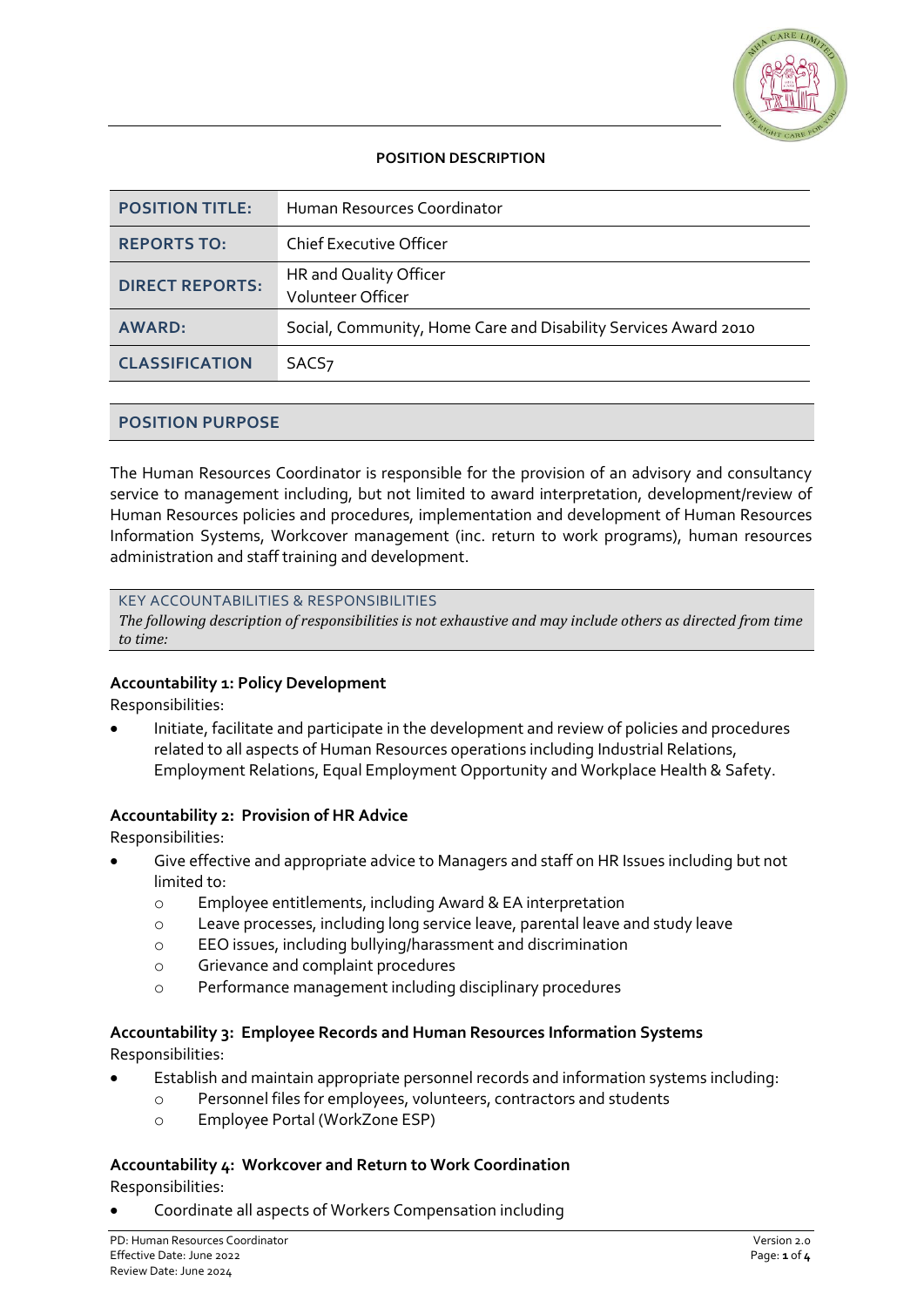

- o Liaising with Workcover agent in relation to the management of claims
- o Submission and reconciliation of claims for reimbursement, including calculation of PIAWE
- o Fulfil the role of Return to Work Coordinator

# **Accountability 5: Human Resources Coordination**

Responsibilities:

- Coordinate all aspects of the recruitment and on boarding functions including revision of position descriptions, design and placement advertisements, interviews, communication with applicants, reference checking etc
- Develop and coordinate employee orientation and induction program for all new employees
- Ensure that all employee compliance checks are completed and recorded so as to ensure compliance with HACC Guidelines and MHA Policy and Procedure (Police checks, Working With Children checks, training and qualifications, Visa and work rights and all other compliance checks)
- Promote a culture of improving staff work performance through monitoring staff appraisal / annual review process.
- Manage the exit processes for employees (including liaising with payroll and IT, exit interviews and required notice periods). Ensure allocation of MHA Care assets are recorded and updated within their personnel files and the returns process is completed before termination payments are processed by payroll.
- Administer and review Employee Assistance Program
- Undertake all tasks required in relation to the termination of employment or engagement
- Maintain knowledge of current trends and issues in relation to human resource management
- Design and maintain data reports, both cyclical and 'as required' on a range of HR metrics including:
	- o Leave management, including leave liability and excessive leave reports
	- o Staff turnover
	- o Workforce profile
	- o Learning and development
	- o Workplace Health and Safety

# **Accountability 6: Employee Training and Development**

Responsibilities:

- In conjunction with Senior Managers plan and organise staff training and development in line with organisational requirements and budgetary constraints
- Develop, maintain and implement MHA Education Planner on an annual basis
- Coordinate the delivery of mandatory training for all employees
- Ensure that accurate and up to date training records are maintained for all employees
- Liaise with external training providers to develop and implement training programs

# **Accountability 7: Project work**

Responsibilities:

• Undertake project work as required from time to time, including assisting in devising specific HR strategies or solutions

# **Accountablity 8: Oversee Volunteer Coordination Activities**

- Oversee the MHA Care Volunteer program
- Undertake marketing, recruitment and promotion activities/strategies on behalf of MHA Care for the recruitment of potential volunteers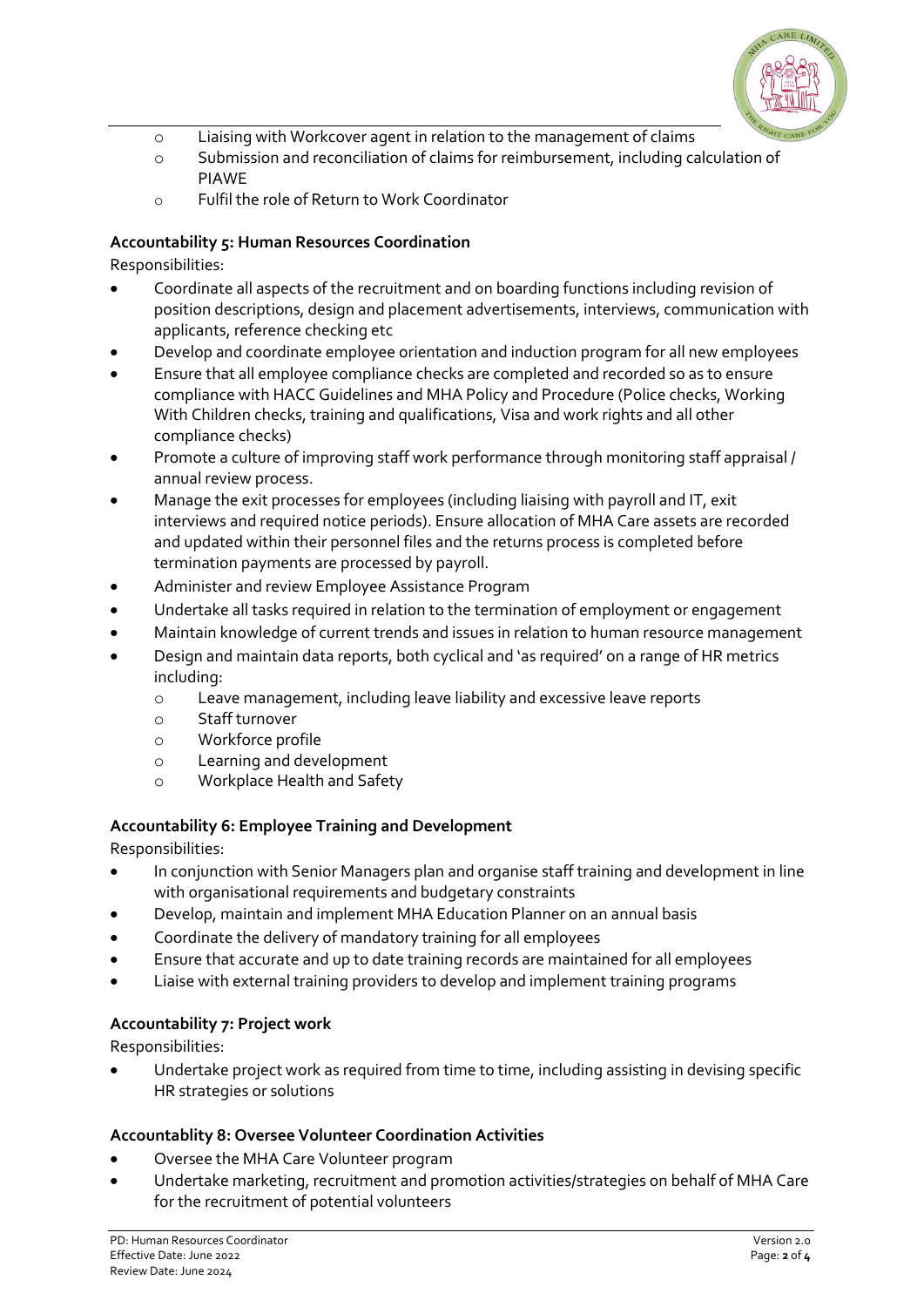

- In conjunction with the Volunteer Officer and HR and Quality Officer, coordinate volunteer events and networking opportunities.
- Ensure the performance of volunteers is appropriate and monitor/act on any performance issues that arise with volunteers.
- Establish and review policies, guidelines, position descriptions and requirements for volunteer management.

# **Accountability 9: Organisational Responsibilities**

- Participate in the MHA performance review process.
- Observe a workplace culture of continuous quality improvement. This includes evaluating and improving the current office systems and procedures relevant to this role.
- Observe and practice Workplace Health and Safety policies, guidelines and procedures.
- Plan and conduct WH&S Committee meetings and participate as Management Representative

| <b>CORE BEHAVIOURS</b><br>The following Core Competencies are the behaviours expected of an employee or potential<br>employee: |                                                                                                               |  |
|--------------------------------------------------------------------------------------------------------------------------------|---------------------------------------------------------------------------------------------------------------|--|
| <b>Service Focus</b>                                                                                                           | • Seeks to understand clients' operating environment and to<br>understand their issues/problems.              |  |
|                                                                                                                                | • Develops and implements systems and policies to ensure<br>outstanding client service is achieved.           |  |
|                                                                                                                                | • Establishes systems to gather feedback from clients about service<br>and to identify areas for improvement. |  |
|                                                                                                                                | • Models high standards of service delivery to clients and<br>stakeholders.                                   |  |
|                                                                                                                                | • Develops strategic alliances with external groups to enhance the<br>quality of service                      |  |
| Communication                                                                                                                  | • Composes communications which convey specialised concepts in<br>order to influence outcomes or decisions.   |  |
|                                                                                                                                | • Tailors communication style and method of delivery to the level of<br>the audience.                         |  |
|                                                                                                                                | • Prepares and delivers confident and persuasive presentations.                                               |  |
|                                                                                                                                | • Knows the audience, and identifies and uses this knowledge to build<br>strategies to influence outcomes.    |  |
|                                                                                                                                | • Organises events and meetings to facilitate information sharing.                                            |  |
|                                                                                                                                | • Negotiates agreement on complex issues                                                                      |  |
| <b>Motivation / Time</b><br>Management                                                                                         | Actively seeks out feedback from others on own performance.                                                   |  |
|                                                                                                                                | Able to quickly prioritise conflicting demands and evaluate<br>opposing arguments.                            |  |
|                                                                                                                                | Sets targets to achieve results.<br>$\bullet$                                                                 |  |
|                                                                                                                                | Motivates self and others to focused efforts to meet deadlines<br>$\bullet$<br>even in demanding timeframes.  |  |
| Flexibility &<br><b>Adaptability - Change</b><br>Management                                                                    | Demonstrates flexibility in thinking.<br>$\bullet$                                                            |  |
|                                                                                                                                | Adapts to and manages the increasing rate of change and copes<br>with ambiguity.                              |  |
|                                                                                                                                | Shows responsiveness to emerging issues.<br>$\bullet$                                                         |  |
|                                                                                                                                | Welcomes ideas for improvements to structures, procedures and<br>technologies.                                |  |
|                                                                                                                                | Challenges the status quo by looking for ways to enhance<br>efficiency and effectiveness                      |  |